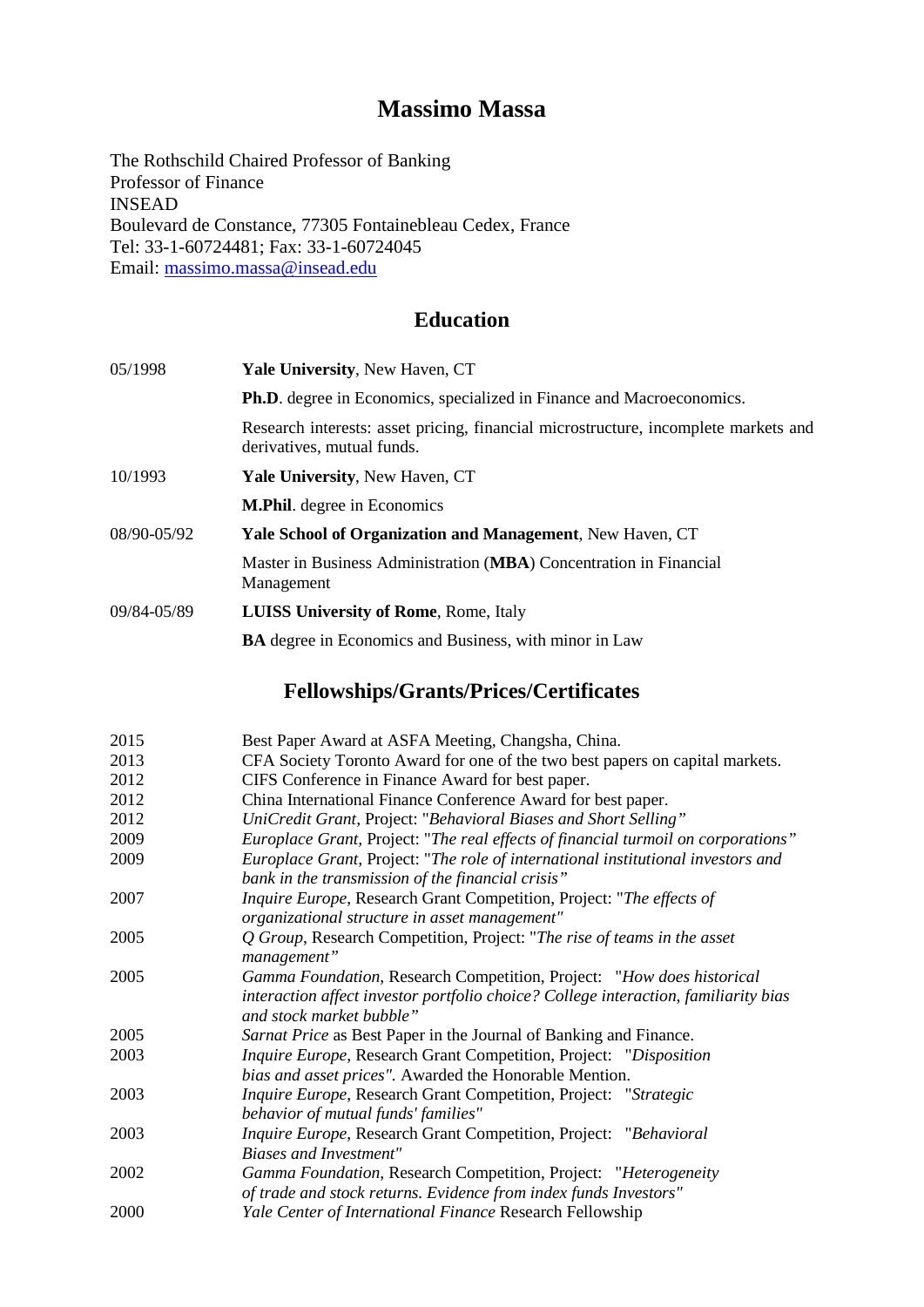| 1997      | <b>Yale University Dissertation Fellowship</b>                         |
|-----------|------------------------------------------------------------------------|
| 1993/1998 | Yale University Fellowship                                             |
| 1991/1993 | "Serafino Ferruzzi European Scholarship"                               |
| 1990/1991 | "Rotary Foundation International Scholarship"                          |
| 1990      | "Bank of Italy's Scholarship for specialization in credit management", |
| 1990      | Certified Public Accountant (CPA)                                      |
| 1989      | Summa Cum Laude and Printing Mention, LUISS University, Rome           |

### **Professional Experience**

| 2007-     | The Rothschild Chaired Professor of Banking                                                                   |  |  |
|-----------|---------------------------------------------------------------------------------------------------------------|--|--|
|           | Professor of Finance, <b>INSEAD</b> .                                                                         |  |  |
| 2005-2007 | Associate Tenured Professor of Finance, <b>INSEAD</b> .                                                       |  |  |
| 2004      | Visiting Scholar, Wharton School, University of Pennsylvania.                                                 |  |  |
| 2002-     | Co-Director of Center for International Financial Services, <b>INSEAD.</b>                                    |  |  |
| 2000-     | Director of Financial Data Center, <b>INSEAD.</b>                                                             |  |  |
| 1999-2000 | Visiting Fellow, Yale School of Management                                                                    |  |  |
| 1998-2005 | Assistant Professor of Finance, <b>INSEAD</b> .                                                               |  |  |
| 1990-1997 | <b>Bank of Italy, Rome, Italy.</b>                                                                            |  |  |
|           | Research Department, Monetary and Financial Markets Division.<br>1993/1997<br>Junior Manager (as of 01/1997). |  |  |
|           | 1990/1993<br>Banking Supervision Department, Banking and System Control<br>Division                           |  |  |
| 1989      | Ceradi Research Department. LUISS University of Rome, Rome                                                    |  |  |
| 1986      | Peat, Marwick and Mitchell, Rome. Internship.                                                                 |  |  |
|           |                                                                                                               |  |  |

### **Papers and Publications**

#### **Published Refereed Articles**

- 1. *Financial innovation and information: the role of derivatives when a market for information exists. Review of Financial Studies,* 2002, 15 (3), 927-958*.*
- 2. *Index funds and stock market growth (joint with W. Goetzmann). NBER Working Paper 703. Journal of Business,* 2003, 76(1), 1-29*.*
- 3. *Daily momentum and contrarian behavior of index fund investors (joint with W. Goetzmann). Journal of Financial and Quantitative Analysis,* 2002, 37(3), 375-390.
- 4. *Trading volume and stock market efficiency: A financial microstructure analysis (joint with M. Majnoni). European Financial Management,* 2001, 7 (1), 93-115.
- 5. *How do family strategies affect fund performance? When performance-maximization is not the only game in town. Journal of Financial Economics,* 2003, 67(2), 249-305.
- 6. *Reputation and inter-dealer trading. A microstructure analysis of the Treasury Bond market (joint with A. Simonov)*. *Journal of Financial Markets*. 2003, 6(2), 99-141.
- 7. *Price manipulation in parallel markets (joint with F. Drudi). Journal of Business,* 2005, 78(5), 1625-1658*.*
- 8. *Shareholder investment horizon and the market for corporate control (joint with J.M. Gaspar and P. Matos). Journal of Financial Economics,* 2005, 76(1), 135-165.
- 9. *[Hedging, familiarity and portfolio choice](http://faculty.insead.edu/massa/Research/cperpap5.pdf) (joint with A. Simonov). Review of Financial Studies,*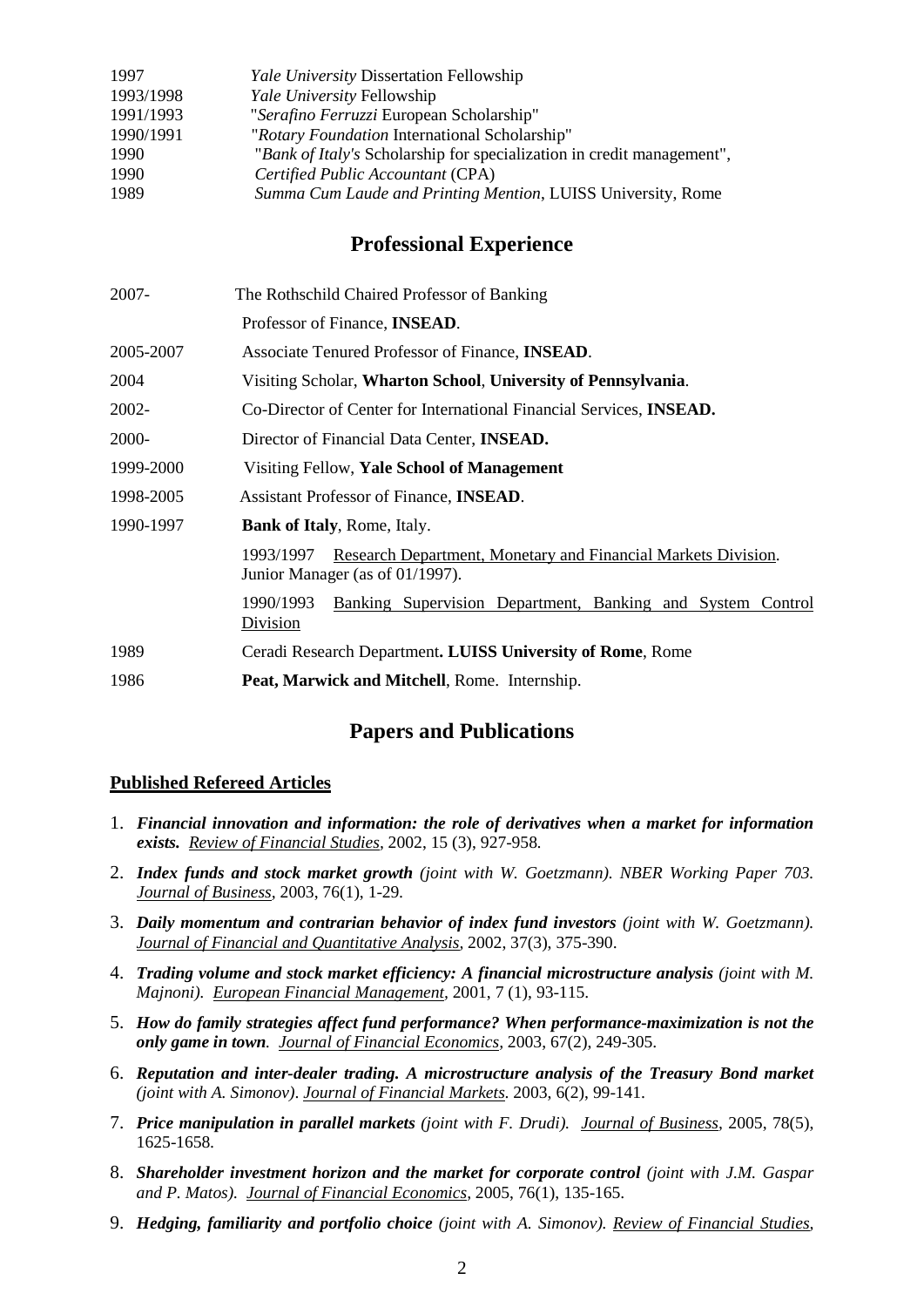2006, 19(2), 633-685.

- 10. *[Favoritism in mutual fund families? Evidence of strategic cross-fund subsidization](http://faculty.insead.edu/massa/Research/cperfavorit.pdf) (joint with J.M. Gaspar and P. Matos). Journal of Finance,* 2006, 61(1), 73-104.
- 11.*Is learning a dimension of risk? (joint with A. Simonov). Journal of Banking and Finance,* 2005, 29(10), 2605-2632*.* Awarded the Sarnat Prize as the Best Paper in the Journal of Banking and Finance for 2005.
- 12. *Dispersion of opinion and stock returns (joint with W Goetzmann). Journal of Financial Markets*, 2005, 8(3), 324-349*.*
- 13.*Idiosyncratic volatility and product market competition (joint with J.M. Gaspar). Journal of Business,* 2006, 79(6), 3125-3152.
- 14. *Behavioral biases and investment (joint with A. Simonov). Review of Finance,* 2005, 9(4), 483- 507.
- 15. *Local ownership and private information: evidence of a monitoring-liquidity trade-off (joint with J.M. Gaspar). Journal of Financial Economics, 2007, 83(3), 751-792.* .
- 16. *[Mimicking repurchases](http://faculty.insead.edu/massa/Research/cperpap9.pdf) (joint with Z. Rehman and T. Vermaelen). Journal of Financial Economics, 2007, 84(3), 624-666.*
- 17. *Mutual funds and bubbles: the surprising role of contractual incentives (joint with N. Dass and R. Patgiri). Review of Financial Studies, 2008, 21, 51-99.*
- 18. *Shareholder diversification and the decision to go public (joint with A. Bodnaruk, E. Kandel and A. Simonov) Review of Financial Studies, 2008, 21(6), 2779-2824.*
- 19.*Incentives and mutual fund performance: higher performance or just higher risk taking? (joint with R. Patgiri) Review of Financial Studies, 2009, 22(5), 1777-1815.*
- 20.*Information flows within financial conglomerates: evidence from the bank-mutual funds relationship (joint with Z. Rehman). Journal of Financial Economics, 2008, 89(2), 288-306*.
- 21. *Disposition matters: volume, volatility and price impact of a behavioral bias (joint with W. Goetzmann). Journal of Portfolio Management, Winter 2008 34(2),103-125* and *Journal of Trading 2008, 3(2), 68-90.*
- 22. *Cosmetic mergers: the effect of style investing on the market for corporate control (joint with L. Zhang). Journal of Financial Economics, 2009, 93(3), 400-427.*
- 23. *Experimentation in financial markets (joint with A. Simonov). Management Science, 2009, 55(8), 1377-1390.*
- 24.*Investment banks as insiders and the market for corporate control (joint with A. Bodnaruk and A. Simonov). Review of Financial Studies, 2009, 22(12), 4989-5026.*
- 25. *Do demand curves for currencies slope down? (joint with H. Hau and J. Peress). Review of Financial Studies, 2010, 23(4), 1681-1717.*
- 26. *[When should firms share credit with employees? Evidence from anonymously managed mutual](http://faculty.insead.edu/massa/Research/cperurs.pdf)  [funds](http://faculty.insead.edu/massa/Research/cperurs.pdf) (joint with J. Reuter and E. Zitzewitz). Journal of Financial Economics, 2010, 95(3), 400- 424.*
- 27. *Shareholders at the gate? Institutional investors and cross-border mergers and acquisitions (joint with M. Ferreira and P. Matos). Review of Financial Studies, 2010, 23(2), 601-644.*
- 28. *The impact of a strong bank – firm relationship on the borrowing firm (joint with N. Dass). Review of Financial Studies, 2011, 24(4), 1204-1260.*
- 29. *The role of commonality between CEO and divisional managers in internal capital markets (joint with J.M. Gaspar). Journal of Financial and Quantitative Analysis, 2011, 46(3), 841-869.*
- 30. *The role of college interaction in portfolio choice (joint with A. Simonov), CEPR Working Paper 4815. Review of Finance, 2011, 15(4), 757-797.*
- 31. *The role of institutional investors in propagating the crisis of 2007-2008 (joint with A. Manconi*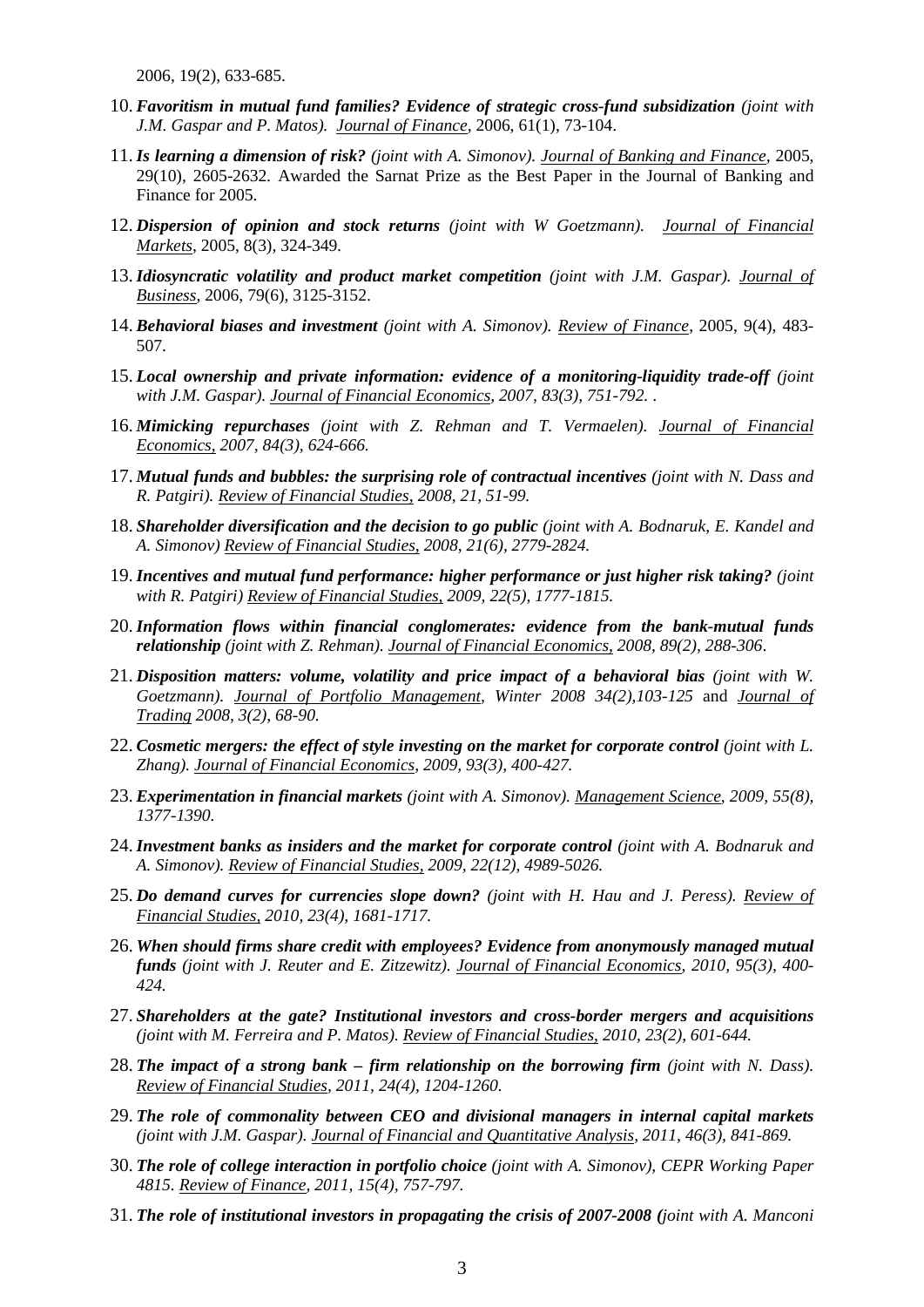*and A. Yasuda) NBER Working Paper 16191. Journal of Financial Economics, 2012, 104(3), 491- 518.*

- 32. *[Can buybacks be a product of shorter shareholder horizon?](http://faculty.insead.edu/massa/Research/cperrepurch5.pdf)* (*joint with J.M. Gaspar, P. Matos, R. Patgiri and Z. Rehman*), *CEPR Working Paper n° 4813*, *Review of Finance, 2012, 17, 261-320.*
- 33. *Shareholder homogeneity and firm value: the disciplining role of non-controlling shareholders (joint with E. Kandel and A. Simonov). Journal of Financial Economics, forthcoming.*
- 34. *Liquidity and the choice between private and public acquirers (joint with M. Xu). Journal of Financial and Quantitative Analysis, forthcoming.*
- 35. *Corporate governance and alliances (joint with A. Bodnaruk and A. Simonov). Journal of Financial Economics, forthcoming.*
- 36. *A servant to many masters: competing shareholder preferences and limits to catering (joint with A. Manconi). Journal of Financial and Quantitative Analysis, forthcoming.*
- 37. *The effects of bond supply uncertainty on the financing policy of the firm (joint with A. Yasuda and L. Zhang). Journal of Financial Economics, forthcoming.*
- 38. *The role of relative availability of bond and bank financing: A measure of financial inflexibility. (joint with L. Zhang). Journal of Monetary Economics, forthcoming.*
- 39.*International bond issuances and institutional investors (joint with A. Zaldokas). Journal of International Economics, forthcoming.*
- 40.*Institutional investor demand and the multiple debt-structure of the firm (joint with N. Dass). The Review of Financial Studies, forthcoming.*
- 41. *Currency management and fund performance (joint with Y. Wang and H. Zhang). The Journal of Financial and Quantitative Analysis, forthcoming.*
- 42. *Do mutual funds play a sentiment based strategy? When marketing is more important than performance (joint with V. Yadav). The Journal of Financial and Quantitative Analysis, forthcoming.*
- 43. *Mutual Funds and Information Diffusion: The Role of Country-Level Governance (joint with M. Lin and H. Zhang). The Review of Financial Studies, forthcoming.*
- 44. *Outsourcing in the International Mutual Fund Industry: An Equilibrium View (joint with O. Chuprinin and D. Schumacher). Journal of Finance, forthcoming.*
- 45. *The Invisible Hand of Short Selling: Does Short Selling Discipline Earnings Manipulation? (joint with B. Zhang and H. Zhang). The Review of Financial Studies, forthcoming.*
- 46. *Bondholder concentration and credit risk: evidence from a natural experiment (joint with A. Manconi and L. Zhang). The Review of Finance, forthcoming.*
- 47. *Portfolio choice and menu exposure (joint with A. Karlsson and A. Simonov). Awarded the LECG Prize as the best paper in Behavioral Finance at the 2006 EFA. Journal of Financial Markets, forthcoming.*
- 48. *Competition of the Informed: Does the Presence of Short Sellers Affect Insider Selling? (joint with W. Qian, W. Xu, and H. Zhang). The Journal of Financial Economics, forthcoming.*

#### **Published in Professional Jounals**

- 49. *Credit Default Swaps stop Fire sales (joint with L. Zhang), CreditFlux.*
- 50. *Compensation and Managerial Herding: Evidence from the Mutual Fund Industry (joint with Patgiri), Trading and Risk Magazine*

#### **Chapters in Books**

51. *Stock market participation and pension reform (joint with A. Karlsson and A. Simonov) Transitioning to retirement: How will boomers fare?, Oxford University Press. O. Mitchell Editor.*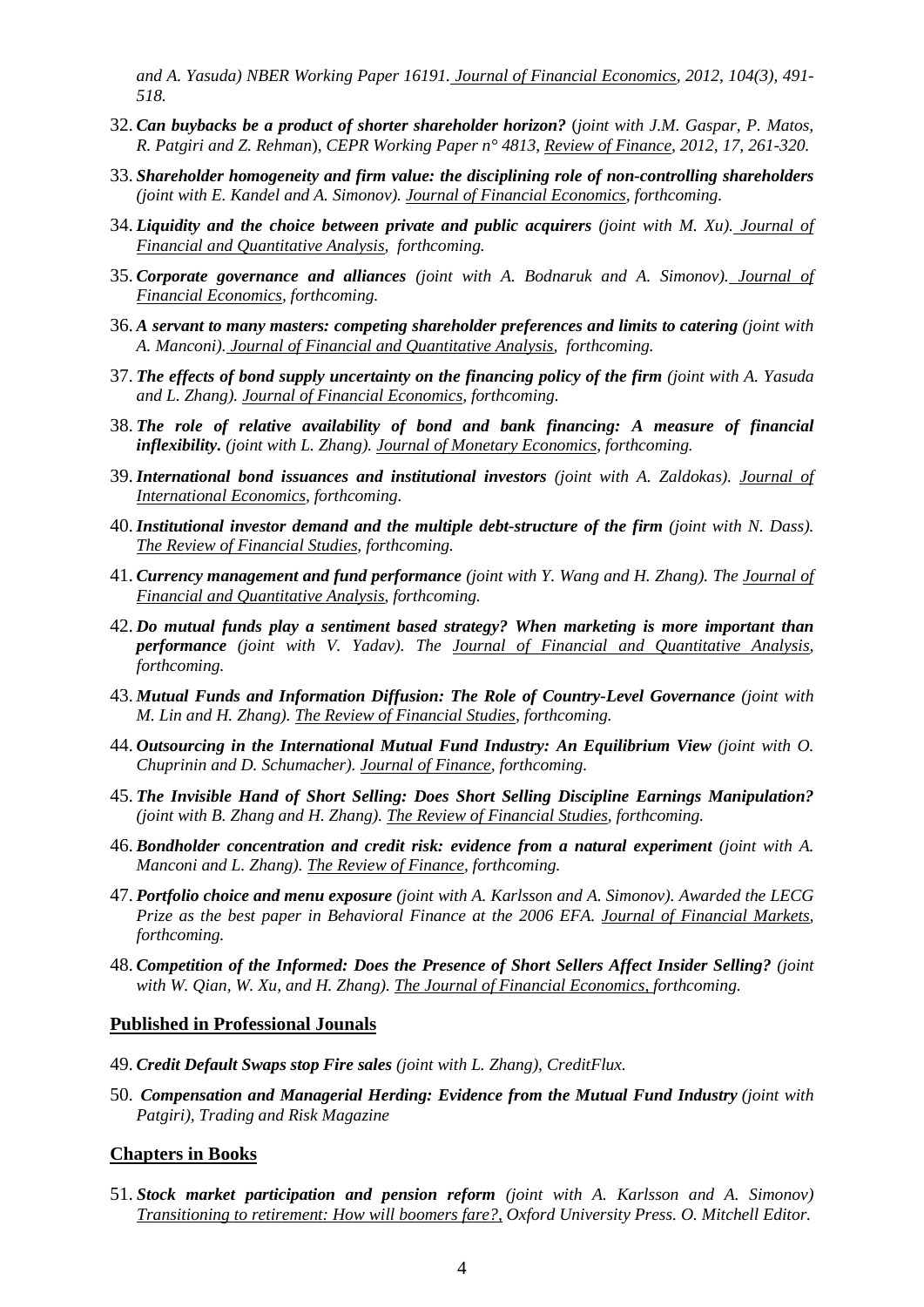- 52. *What do we know of the mutual fund industry? Growth and Value Creation in Asset Management. Strategy Lab SimCorp.*
- 53. *The asset management of pension funds and insurance companies. Strategy Lab SimCorp.*
- 54. *Global Asset Management. Current and Future Challenges Faced by Pension Funds, Palgrave MacMillan.*

#### **Works Under Revision at Journals**

- 55.*Investor horizon clientele and IPO underpricing (joint with L. Zhang).*
- 56. *Bank Credit Tightening, Debt Market Frictions and Corporate Yield Spreads (joint with L. Zhang).*
- 57. *Adding Value Through Information Interpretation: News Tangibility and Mutual Fund Performance (joint with O. Chuprinin and S. Gaspar).*
- 58. *Portfolio diversification, proximity investment and city agglomeration (joint with W. Goetzmann and A. Simonov), NBER Working Paper 10343, CEPR Working Paper 4788.*
- 59. *Subcontracting in International Asset Management: New Evidence on Market Integration (joint with D. Schumacher).*
- 60. *Limits of arbitrage [and corporate financial policy](http://faculty.insead.edu/massa/Research/cperurs.pdf) (joint with U. Peyer and Z. Tong). CEPR Working Paper, 4829.*
- 61. *The Hidden Side of Variable Annuities: The Effect of Close-Comparison (joint V. Yadav),*
- 62. *Behavioral factors in mutual funds' flows (joint with W. Goetzmann and G. Rouwenhorst). Yale School of Management Working Paper, 2004*
- 63. *The effects of organizational structure on asset management (joint with L. Zhang).*
- 64. *Dividend tax clientele around the world: evidence from institutional holdings (joint with M. Ferreira and P. Matos).*
- 65. *The geography of mutual funds: the advantage of having distant investors (joint with M. Ferreira and P. Matos).*
- 66. *Cross-border Alliances and Risk Management (joint with A. Bodnaruk and A. Manconi).*
- 67. *Family ownership and borrowing (joint with A. Zaldokas).*
- 68. *The spillover effect of hurricane Katrina on corporate bonds and the choice between bank and bond financing (joint with L. Zhang).*
- 69. *Loan trading and the bond market: the information asymmetry dimension (joint with D. Schmidt).*
- 70. *Trading on Fluffy News: The Effect of Information Tangibility on Short Sellers' Behavior (joint with O. Chuprinin and B. Von Beschwitz).*
- 71. *Biased Shorts: Stock Market Implications of Short Sellers' Disposition Effect (joint with B. Von Beschwitz).*
- 72. *Media-Driven High Frequency Trading: Evidence from News Analytics (joint with B. Von Beschwitz and D. Keim).*
- 73. *Contrarian hedge funds and momentum mutual funds (joint with A. Simonov).*

#### **Works in Progress (not submitted to journal but accepted at major conferences)**

- 74. *Modigliani and Miller meet Chandler: organizational complexity and capital structure (joint with A. Manconi).*
- 75. *Credit Default Swaps, Fire Sale Risk and the Liquidity Provision in the Bond Market (joint with L. Zhang).*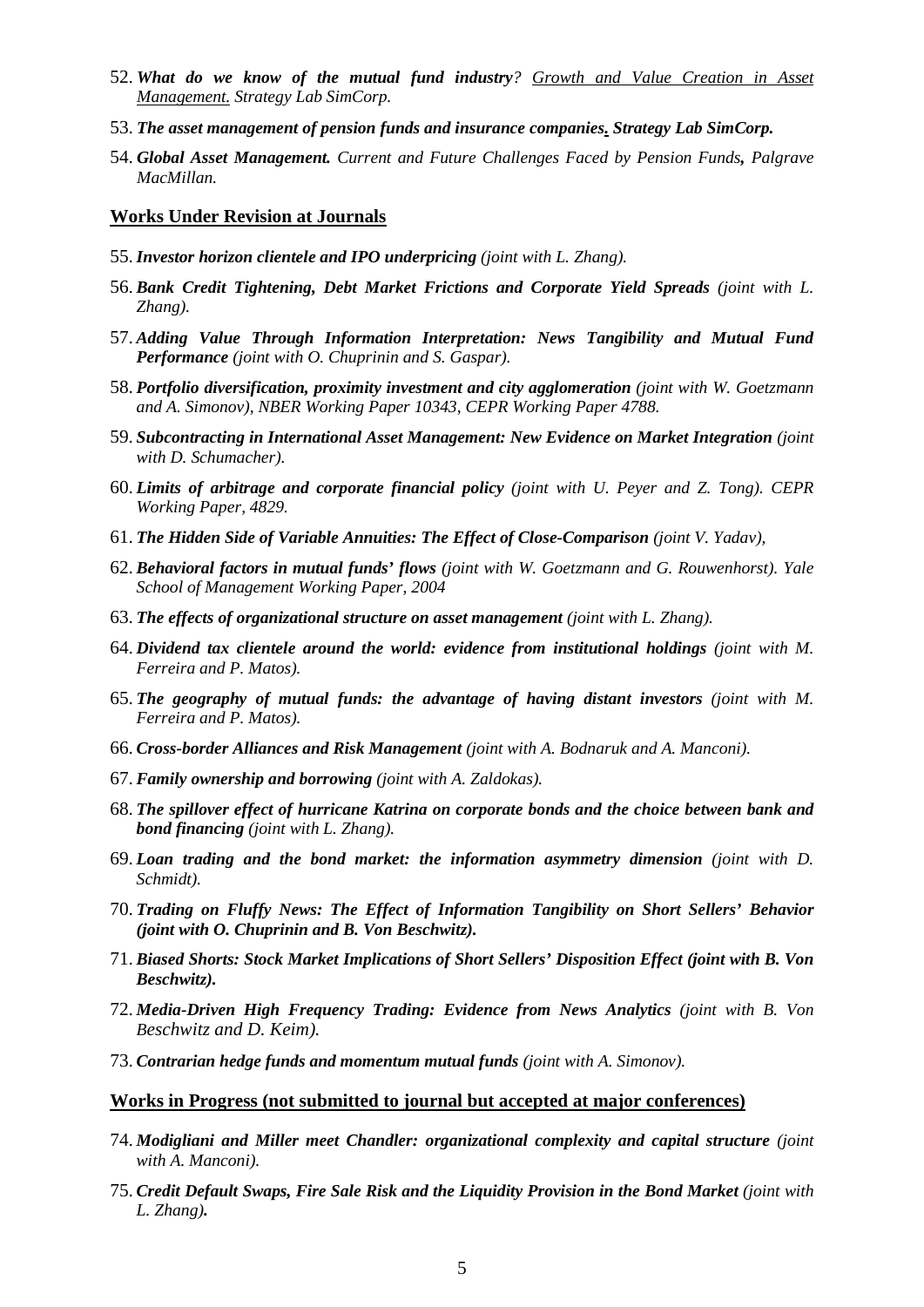- 76. *Excess Autocorrelation and Mutual Fund Performance (joint with X. Dong).*
- 77. *Busted! Now What? Effects of Cartel Enforcement on Firm Value and Policies (joint with A. Dong and A. Zaldokas).*
- 78. *Rights Offerings, Trading and Regulation: A Global Perspective. (joint with T. Vermaelen and M. Xu).*
- 79. *Keeping a foot in both camps: the governance role of institutional investors holding equity and bonds of the same company (joint with A. Manconi).*
- 80. *Governance through Threat: Does Short Selling Improve Internal Governance? (joint with B. Zhang and H. Zhang).*
- 81. *Borrowing imbalance and bond yields (joint with L. Zhang).*
- 82. *Are LPs Funds of Funds? Relationship Building in the Private Equity Industry (joint with H. Zhang and W. Zhang).*
- 83. *The Dark Side of ETF Investing: A World-Wide Analysis (joint with S. Chen and H. Zhang).*
- 84. *Competitions in the global mutual fund industry (joint with S. Cheng, M. Spiegel, H.Zhang).*

#### **Works in Progress (not submitted to journal or circulated to conferences)**

- 85. *Mutual funds and short sales constraints (joint with Y. Wang and H. Zhang).*
- 86. *Short-selling activity and waiting games. (joint with F Franzoni and C. Sommavilla).*
- 87. *Saving Long-term Investment from Short-Termism: the Surprising role of Short Selling (joint with F. Wu, B. Zhang and H. Zhang).*
- 88. The New Lyrics of the Old Folks: The Role of Family Ownership in Corporate Innovation (joint *with P. Hsu, S. Huang and H. Zhang).*
- 89. *On the Dynamics of Corporate Bond Ownership (joint with H. Zhang and Z. Zhou).*
- 90. *Blogs: the Economics of Dreaming to be Gurus and the Creation of Doctor Dooms (joint with H. Zhang and Z. Zhou).*
- 91. *Industry Concentration and Portfolio Investment. (joint with A. Bodnaruk).*
- 92. *Fire-sales Around the World: The Real Effects. (joint with L. Zhang).*
- 93. *Fire-sales and the Information Advantage: When Informed Investors Help. (joint with L. Zhang).*

#### **Other papers and publications**

- 94. *Stock markets, monetary policy and inflation (joint with A. Locarno).* Presented at Sadiba International Macroeconomics Meeting (1997) and at the Governors' Meetings of Central Bank Economists at the Bank of International Settlements (1997).
- 95. *Are efficient mutual funds inefficient? Financial vs. industrial efficiency, (joint with M. Majnoni),* Working Paper. University of Rome, Department of Financial Mathematics. Presented at the European Finance Association Meeting (Milan 1994) and at the French Finance Association Meeting (Bordeaux 1994)
- 96. *Derivatives and the conduct of monetary policy (joint with I. Angeloni).* Address to the Conference of Italian Economists (Milan 1994). Published in the Papers and Proceedings of the Conference.
- 97. *The conflict of interest in the financial intermediaries and investors' protection schemes: The FSA 1996.* Working Paper. Ceradi-LUISS University of Rome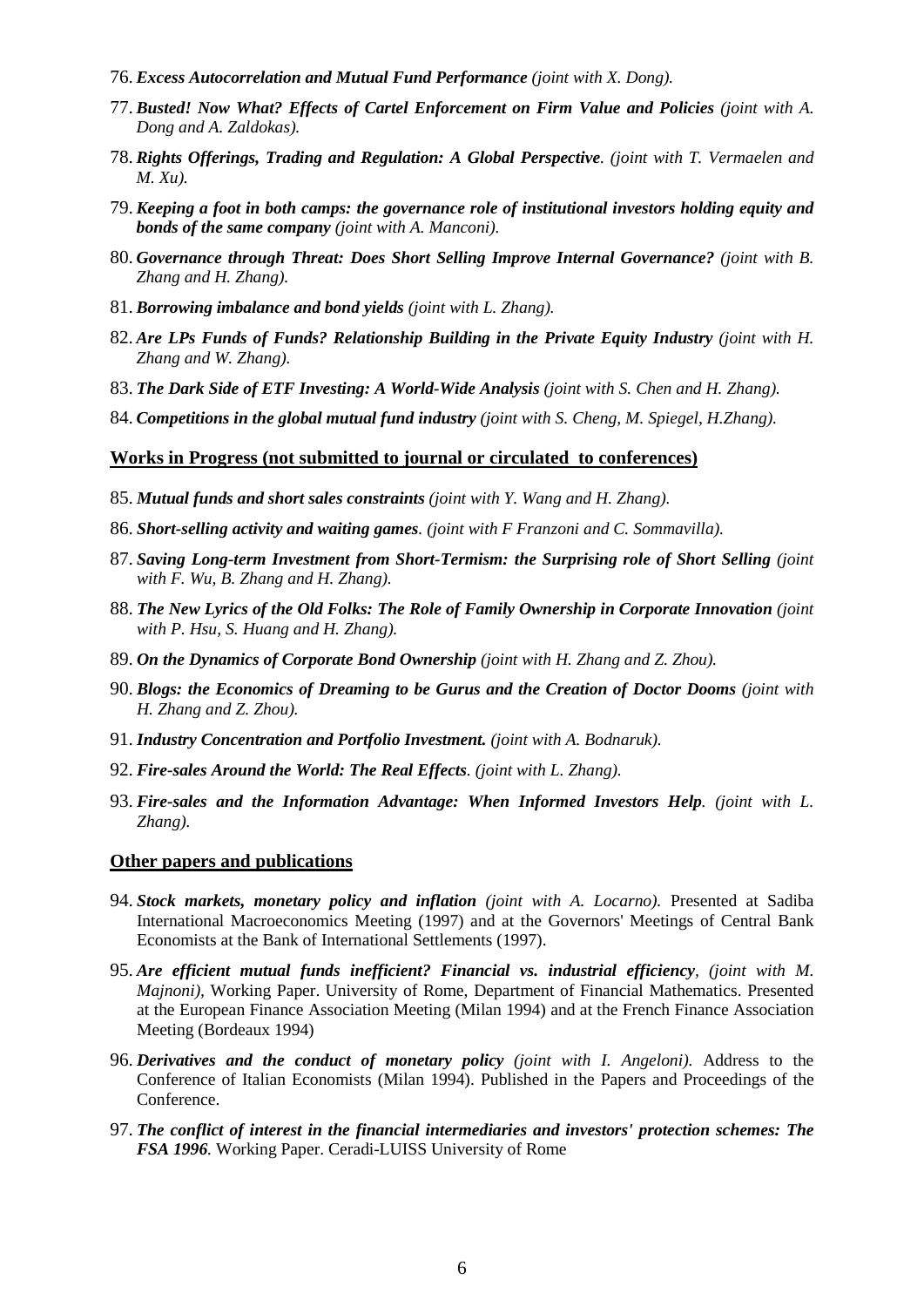#### **Dissertation**

*Essays on incomplete market, asymmetric information and financial innovation.*

#### **Papers at Conferences**

Jan 1999, *North American Econometric Society Winter Meetings*, New York, USA. Apr 1999, *NBER, Behavioral Finance Program Meeting*, Cambridge, USA. Aug 1999, *European Finance Association Annual Meeting*, Helsinki, Finland. Oct 1999, *CIRANO Intertemporal Asset Pricing Conference*, Montreal, Canada. Oct 1999, 10th *Annual Conference on Financial Economics and Accounting*, Austin, USA. Apr 2000, *Review of Financial Studies Conference on Market Frictions and Behavioral Finance*, Evanston, USA. May 2000, *NBER, Behavioral Finance Program Meeting*, Cambridge, USA. Aug 2000, *European Finance Association Annual Meeting*, LBS, London, UK. Sep 2000, *NASDAQ - Notre Dame Microstructure Conference*, Notre Dame, USA. Jan 2001, *American Finance Association***,** Annual Meeting, New Orleans, USA. Jan 2001, N*orth American Econometric Society Winter Meetings*, New Orleans, USA. Apr 2001, *CEPR Symposium on Financial Intermediation*, INSEAD, France. Jun 2001, *Western Finance Association Meetings*, Tucson, USA. Sep 2002, *European Finance Association Meetings*, Barcelona, Spain. Jul 2001, *European Summer Symposium in Financial Markets*, Gerzensee, Switzerland. Sep 2001, *SIRIF Conference on Behavioral Finance*, Scotland, UK. Jan 2002, *American Finance Association, Annual Meeting*, Atlanta, USA. Jun 2002, *Western Finance Association Meetings*, Utah, USA. Sep 2002, *European Finance Association Meetings*, Berlin, Germany. Sep 2002, *BSI Gamma Foundation Conference on Mutual Funds*, Lugano, Switzerland. Nov 2002, *NBER, Behavioral Finance Program Meeting*, Cambridge, USA. Jul 2003, *NBER, Asset Pricing Summer Institute*, Cambridge, USA, Jun 2003, *Western Finance Association Meetings*, Dos Cabos, Mexico. Aug 2003, *European Finance Association Meetings*, Glasgow, UK. Sep 2003, *Conference on Financial Markets and Liquidity*, London. Dec 2003, *Conference on Mutual Funds and Portfolio Choice*, Montreal, Canada. Jan 2004, *American Finance Association, Annual Meeting*, San Diego, USA. Mar 2004, *Rodney White Center Conference on Portfolio Choice*, Philadelphia, USA. Apr 2004, *FIRS Conference on Banking, Insurance and Intermediation*, Capri, Italy. Jun 2004, *Western Finance Association Meetings*, Vancouver, Canada. Aug 2004, *European Finance Association Meetings*, Maastricht, Belgium. Sep 2004, *Duke/NC Conference on Corporate Finance*, Durham, USA. Oct 2004, *INQUIRE Conference on Behavioral Finance,* Prague, Czech Republic. Nov 2004, *Behavioral Finance Conference,* Yale, New Haven, USA. Jan 2005, *American Finance Association, Annual Meeting*, Philadelphia, USA Jan 2005, *North American Econometric Society, Annual Meeting*, Philadelphia, USA. Mar 2005, *INQUIRE Conference on Portfolio Choice,* Dublin, Ireland. May 2005, *Mitsui Group Symposium on Institutional Investors: Issues in Asset Management and Governance*, Ann Arbor, USA. Jun 2005, *Western Finance Association Meetings*, Portland, Oregon, USA. Aug 2005, *Review of Financial Studies Conference on the Determinants of Stock Market Bubbles*, Indiana, USA. Aug 2005, *European Finance Association Meetings*, Moscow, Russia. Oct 2006, *Adam Smith Meeting on Asset Prices,* London, UK. Nov 2005, *NBER, Corporate Finance Program Meeting*, Cambridge, USA. Jan 2006, *AFA/AEA, Joint Session on Corporate Governance*, Boston, USA. Jun 2006, *Conference on Financial Intermediation*, London, UK. Jun 2006, *Western Finance Association Meetings*, Keystone, Colorado, USA. Aug 2006, *European Finance Association Meetings*, Zurich, Switzerland. Sep 2006, *NY Fed/Wharton/RFS Conference on the Corporate Finance of Financial*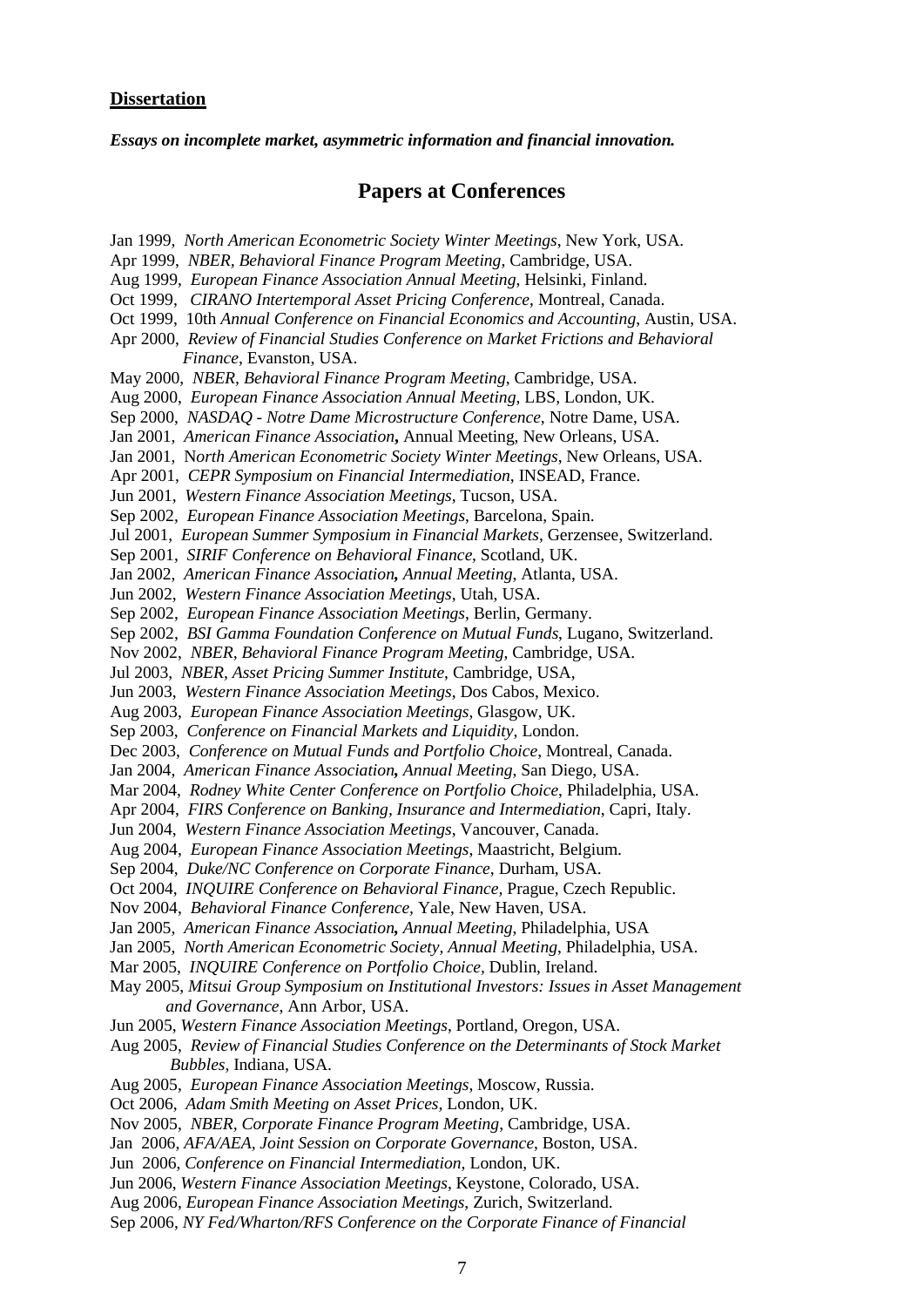Oct 2006, *Third Annual Conference on Corporate Finance*, Washington St. Louis, USA. Nov 2006, *World Bank Conference on Financial Intermediation. Washington,* USA. Nov 2006, *NBER, Behavioral Finance Meeting*, Cambridge, USA. Nov 2006, *NY Fed/NYU Stern Conference on Financial Intermediation*, New York, USA. Jan 2007, *American Finance Association, Annual Meeting*, Chicago, USA. Feb 2007, *NBER, Industrial Organization Meeting*, Cambridge, USA. Jun 2007, *Western Finance Association Meetings*, BigSky Resort, Montana, USA. Aug 2007, *European Finance Association Meetings*, Lubjana, Slovenia. Oct 2007, *Conference in honor of Steve Ross*, Boston, USA. Nov 2007, *Conference on Delegated Asset Management,* Austin, *USA.* Dec 2007, *5 Star Conference*, New York, USA Jan 2008, *American Finance Association, Annual Meeting*, New Orleans, USA. Mar 2008, *Conference on Professional Asset Management,* Rotterdam, The Netherlands. May 2008, *Conference on Asset Management,* Lisbon, Portugal. Jun 2008, *Financial Intermediation Society Conference, Anchorage*, USA. Jun 2008, *International Capital Markets and Asset Allocation*, Montreal, Canada. Jul 2008, *NBER, Summer Institute, Corporate Finance Meeting*, Cambridge, USA. Aug 2008, *European Finance Association Meetings*, Athens, Slovenia. Nov 2008, *Swiss Finance Institute Conference on Asset management,* Geneva, Switzerland. Jan 2009, *American Finance Association, Annual Meeting*, San Francisco, USA. Jun 2009, *Financial Intermediation Society Conference, Prague*, Czech Republic. Jun 2009, *Western Finance Association Meetings*, San Diego, USA. July 2009, *China International Finance Conference, Guangzhou, China* Jul 2009, *NBER, Summer Institute, NBER Project on Market Institutions*, Cambridge, USA. Aug 2009, *European Finance Association Meetings*, Athens, Greece. Jan 2010, *American Finance Association, Annual Meeting*, Atlanta, USA. Jun 2010, *Financial Intermediation Society Conference,* Fiesole, Italy. Jun 2010, *Western Finance Association Meetings*, Vancouver, USA. Jul 2010, *NBER Project on Market Institutions*, Cambridge, USA. Aug 2010, *European Finance Association Meetings*, Berlin, Germany. Oct 2010, *FMA Annual Meeting,* New York, USA. Oct 2010, *German Finance Association, Annual Meeting*, Hamburg, Germany. Dec 2010, *EUROPLACE Finance Meeting*, Paris, France. Jan 2011, *American Finance Association, Annual Meeting*, Boston, USA. Apr 2011, *CIFS Conference in Finance,* Bejing, China. Jun 2011, *Financial Intermediation Society Conference,* Sydney, Australia. Jun 2011, *Fifth Biennal McGill Global Asset Management Conference,* McGill, Canada. Jun 2011, *Guptman Center Symposium in Asset Management,* Vienna, Austria. Jun 2011, *China International Conference in China,* Wuhan, China. Jul 2011, *Asset Management Meeting,* Rome, Italy. Aug 2011, *European Finance Association Meetings*, Stockholm, Sweden. Aug 2011, *Indiana, Notre Dame, Purdue Summer Conference in Finance*, South Bend, Indiana, USA. Oct 2011, *FMA Annual Meeting,* USA. Dec 2011, *Europlace (EIF) Discussion Meeting*, Paris, France. Dec 2011, *Eurofidai Finance Conference*, Paris, France. Dec 2011, *First Australasian Conference of Banking and Finance*, Sidney, Australia. Jan 2012, *American Finance Association, Annual Meeting*, Chicago, USA. Mar 2012, *Financial Intermediation Society Conference,* Minneapolis*,* USA. Mar 2012, *Australasian Finance Conference,* Sidney*,* Australia. Apr 2012, *CIFS Conference in Finance,* Bejing, China. Jun 2012, *China International Finance Conference,* Chonkin, China. Jul 2012, *Singapore Conference in Finance,* Singapore. Aug 2012, *European Finance Association Meetings*, Copenhagen, Denmark. Aug 2012, *Indiana, Notre Dame, Purdue Summer Conference in Finance*, South Bend, Indiana, USA. Dec 2012 *Hong Kong Symposium in Financial Markets*, Hong Kong. Jan 2013, *American Finance Association, Annual Meeting*, San Diego, USA. Mar 2013, *Financial Intermediation Society Conference,* Croatia. Mar 2013, *Finance Down Under,* Melbourne, Australia.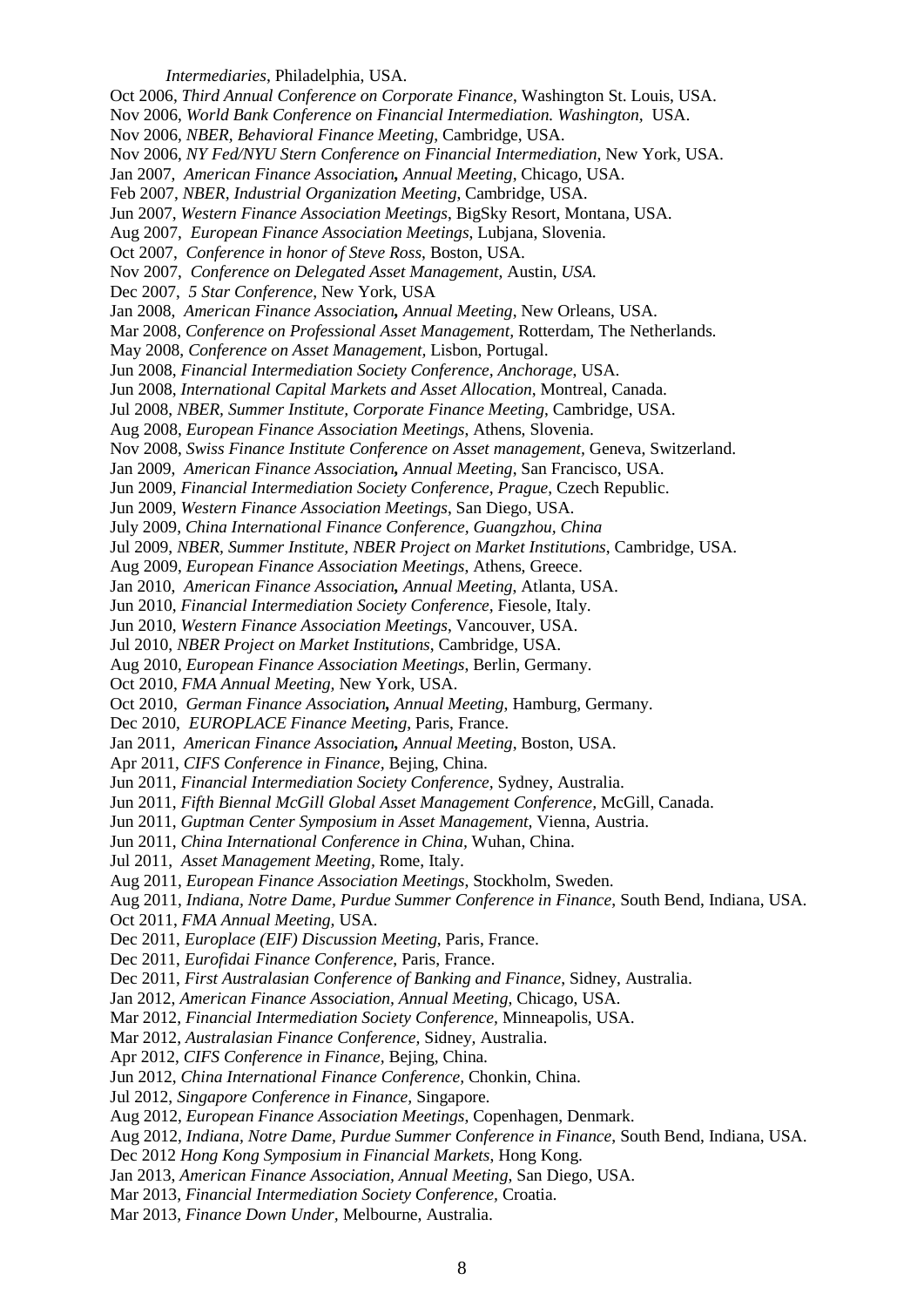Apr 2013, *CIFS Conference in Finance,* Bejing, China. Apr 2013, *Financial Management Asia Conference*, Shanghai, China. Apr 2013, *Annual State Conference on Finance*, Sun Trust Beach, Florida, USA. May, 2013, *Review of Financial Studies-Cavalcade Conference,* USA. May, 2013, *Asian Bureau of Finance and Economic Research*, Singapore. May, 2013, *McGill Conference on Financial intermediation,* Montreal, USA. May, 2013, *Yale International Conference of Finance,* New Haven, USA. May, 2013, *Asian Bureau of Finance and Economic Research,* Singapore. Jun, 2013, *Asian Finance Association Meeting*, Indonesia. Jul, 2013, *Oregon Conference on Asset Management, Oregon,* USA. Jul, 2013, *Western Finance Association Meeting,* Nevada, USA. Jul, 2013, *China International Conference in Finance,* Shanghai, USA. Aug, 2013, *European Finance Association Meetings*, Cambridge, UK. Aug, 2013, *Symposium on Mutual Funds,* Berlin, Germany. Aug, 2013, *Indiana, Notre Dame, Purdue Summer Conference in Finance*, South Bend, Indiana, USA. Oct, 2013, *Conference on Asset Management,* Luxembourg (Keynote Speech). Dec, 2013, *National Bureau of Economic Research Microstructure Meeting,* Boston, USA. Jan, 2014, *American Finance Association, Annual Meeting*, Philadelphia, USA. Mar, 2014, *The European Winter Finance Summit,* Zurich, Switzerland*.* May, 2014, *Asian Bureau of Finance and Economic Research,* Singapore. May, 2014, *Review of Financial Studies-Cavalcade Conference,* USA. May, 2014, *Moody's Credit Research Conference,* Shanghai*,* China. Jun, 2014, *Financial Intermediation Society Conference,* Quebec City, Canada. Jun, 2014, *Asian Finance Association Meeting*, Indonesia. Jul, 2014, *China International Conference in Finance,* Chengdu, China. Jul, 2014, *Western Finance Association Meeting,* California, USA. Jul, 2014, *Summer Research Conference ISB,* India. Aug, 2014, *European Finance Association Meetings*, Lugano, Switzerland. Oct, 2014, *Luxembourg Asset Management Conference,* Luxembourg. Nov, 2014, *Conference on Empirical Legal Studies,* Berkeley Law, California. Dec, 2014, *HKUST Corporate Finance Symposium,* Hong Kong. Jan, 2015, *American Finance Association, Annual Meeting*, Philadelphia, USA. May, 2015, *CEIBS, Finance Conference, Shanghai,* China. May, 2015, *Asian Bureau of Finance and Economic Research,* Singapore. Jun, 2015, *Asian FMA Meeting,* Korea. Jun, 2015, *IF2015 Conference,* Denmark. Jun, 2015, *ASFA Meeting,* Changsha, China. Jul, 2015, *CICF Finance Conference,* Shanghai, China. Jul, 2015, *SIF-SAIF Summer Institute,* Shanghai, China. Jul, 2015, *Western Finance Association Meeting,* Seattle, USA. Aug, 2015, *3rd AIEA-NBER Conference on Innovation and Entrepreneurship*, Tokyo, Japan. Aug, 2015, *European Finance Association Meetings*, Vienna, Austria.

I have also served as a **Discussant** and as a **Referee** of the papers for some the aforesaid conferences.

I am in the **Organizing/Program Committee** of the European Finance Meetings, European Economic Meetings, Western Finance Association Meetings, FIRS Meetings, Corporate Governance Conferences, Utah Winter Conference, Ohlin Conference in Corporate Finance, Conference on Financial Intermediation, Napa Valley Conference in Financial Markets.

I am an **Associate Editor** of the *Journal of Empirical Finance* and *Review of Finance*.

### **Unsolicited Quotations in the Financial Press**

Below I list the magazine, date, title of the article and the title of my paper that was quoted.

**The Economist**, March 20-26 1999, The Bull's Last Charge?, "Index Funds and Stock Market Growth"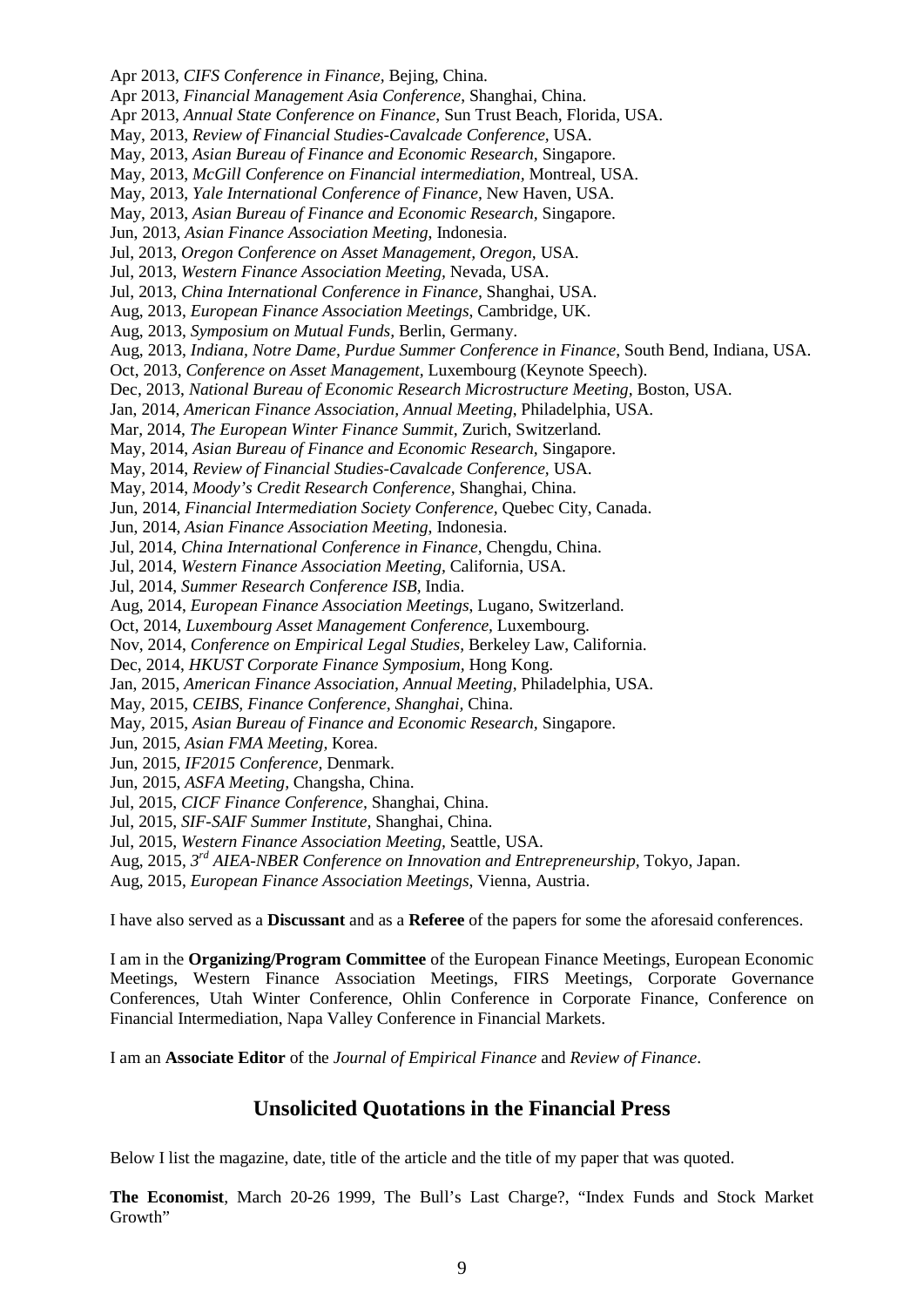**Investors Chronicle**, May 1999, Tracker Tips, "Index Funds and Stock Market Growth"

**Business Week**, May 10, 1999, Why the S&P 500 Does So Well, "Index Funds and Stock Market Growth"

**Corporate Governance**, May 1999, "Index Funds and Stock Market Growth"

**Phillips & Drew**, August 1999, Does Liquidity Matter?, "Daily Momentum and Contrarian Behavior of Mutual Fund Investors"

**Investment Advisor**, 14 June 1999, "Ironing out the Markets", "Index Funds and Stock Market Growth"

**The Economist**, March 25-31 2000, Wake-Up Call. Share prices are becoming more volatile. Does it matter?, "Daily Momentum and Contrarian Behavior of Mutual Fund Investors"

**Fundamentals**, March 2001, The Investment Company Institute Research Publication, "Daily Momentum and Contrarian Behavior of Mutual Fund Investors"

**Investment and Tax Counsel**, April 23, 2001, "Index Funds and Stock Market Growth"

**The Business Times Asia**, January 17 2001, Oh Behave, "Daily Momentum and Contrarian Behavior of Mutual Fund Investors"

**Index Funds**, 2001, Do Indexes Influence Markets? "Index Funds and Stock Market Growth"

**The New York Times**, 2003, Even Fund Families Can Play Favorites, ["Favoritism in mutual fund](http://faculty.insead.edu/massa/Research/cperfavorit.pdf)  [families? Evidence of strategic cross-fund subsidization"](http://faculty.insead.edu/massa/Research/cperfavorit.pdf)

**The New York Times**, 2005, Higher Incentives May Reduce the Bubble, "Mutual funds and bubbles: the surprising role of contractual incentives"

**The New York Times**, 2008, Building A Star Fund at the Brother's Expense, ["Favoritism in mutual](http://faculty.insead.edu/massa/Research/cperfavorit.pdf)  [fund families? Evidence of strategic cross-fund subsidization"](http://faculty.insead.edu/massa/Research/cperfavorit.pdf)

**The Wall Street Journal**, 2008, Trading in Deal Stocks Triggers Look at Banks, "Investment banks as insiders and the market for corporate control"

**CFO.com**, 2010, Intoxicated Investors" Slammed Corporate Bonds: A key culprit behind the precipitous price declines in credit markets during the financial crisis: mutual funds with short investing horizons

I have contributed to the **Harvard Law Forum** and **Centre for Study of Financial Regulation** at Notre Dame.

### **Teaching**

International Finance (*MBA*) Applied Corporate Finance (*MBA*)

International Finance (*EMBA*)

Advanced Corporate Finance (*EMBA*)

Information Economics (*Ph.D*.)

Behavioral Finance (*Ph.D*. and *Executive Programs*)

Empirical Corporate Finance (*Ph.D*.)

Corporate Finance, Mergers and Acquisitions and Growth Strategies, Value Creation, Advanced Valuation, Project Finance, International Finance (*Executive Programs*).

Strategies for Asset Managers (*Executive Programs*)

Corporate Governance and Strategies (*Executive Programs*)

Strategic Issues in Banking (*Executive Programs*)

Governance and Value Creation for Owners and Directors (*Executive Programs*)

2008 Nominated for Best Teaching Award Elective Teaching Insead

2010 Nominated for Best Teaching Award Elective Teaching Insead

2012 Winner of Best Teaching Award Elective Teaching Insead

2013 Winner of Best Teaching Award Elective Teaching Insead

2014 Nominated for Best Teaching Award Elective Teaching Insead

2015 Nominated for Best Teaching Award Elective Teaching Insead

### **Referee for Journals**